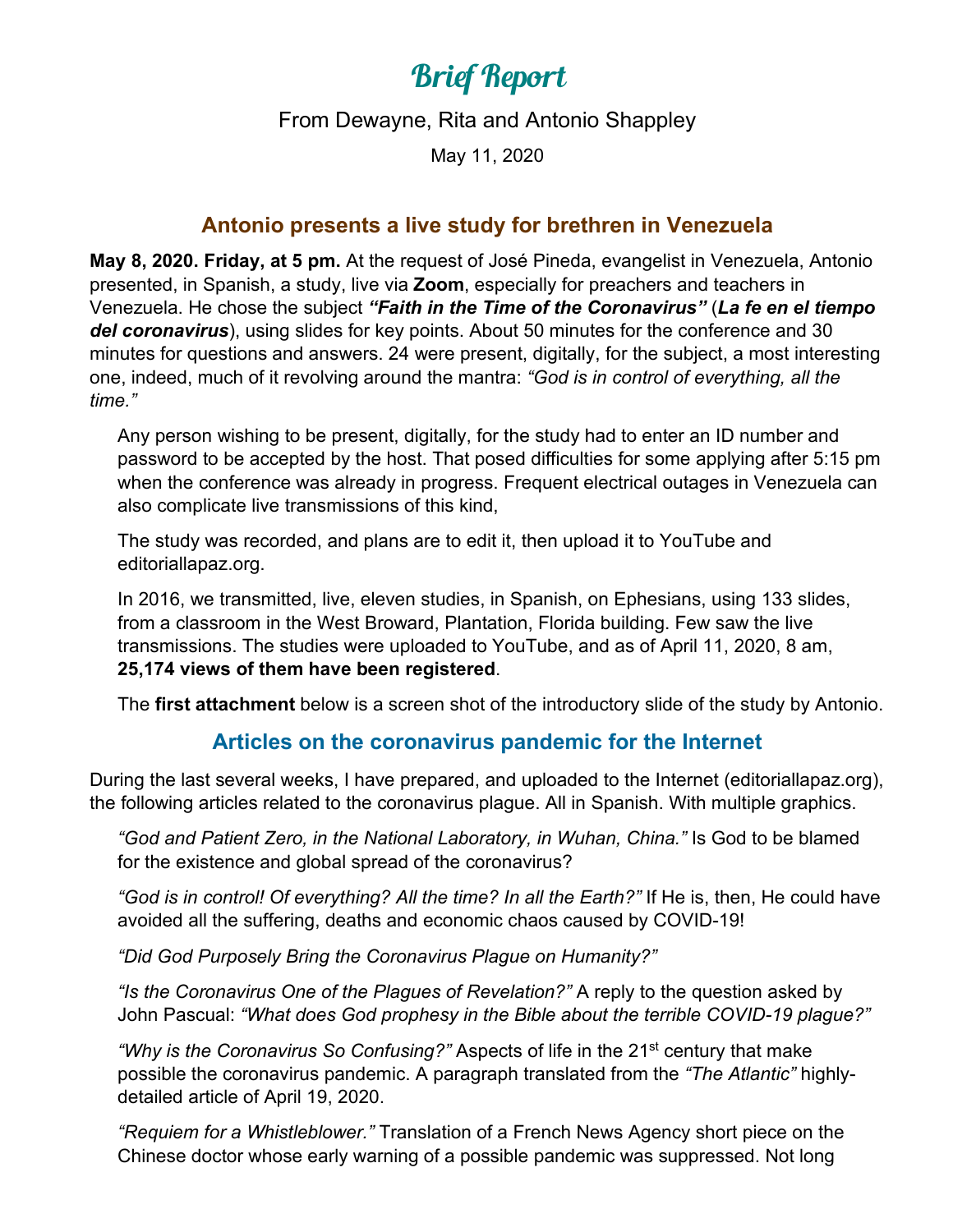afterwards, he himself became a victim of the virus. Then, a martyr to whom many Chinese have erected a virtual Wall of Lamentations. Concise practical applications added.

**Attachments 2 through 7** are screen shots of the titles of the above articles as they appear, as links to the articles, on the Home Page of editoriallapaz.

These articles are just six of scores upon scores of studies, sermons and slides I have worked on during the last eight weeks. Some new; most, revised and reformatted, with graphics added, to meet changing standards and potentials for Internet publication.

## **Internet Data for April 2020**

| This is a <b>new monthly record</b> for Page Views in one month. |  |
|------------------------------------------------------------------|--|

Data for **Antonio's site of 172 hymns**, for April 2020 [www.alabanzas.info](http://www.alabanzas.info/)

**Grand Totals** from January 1, 2003 through April 30, 2020

### **Materials printed in South Florida**

Dec. 15, 2016, to April 9, 2020

You are always in our prayers of thanksgiving for your participation in these works, and for your wellbeing during this time of the coronavirus pandemic.

Dewayne